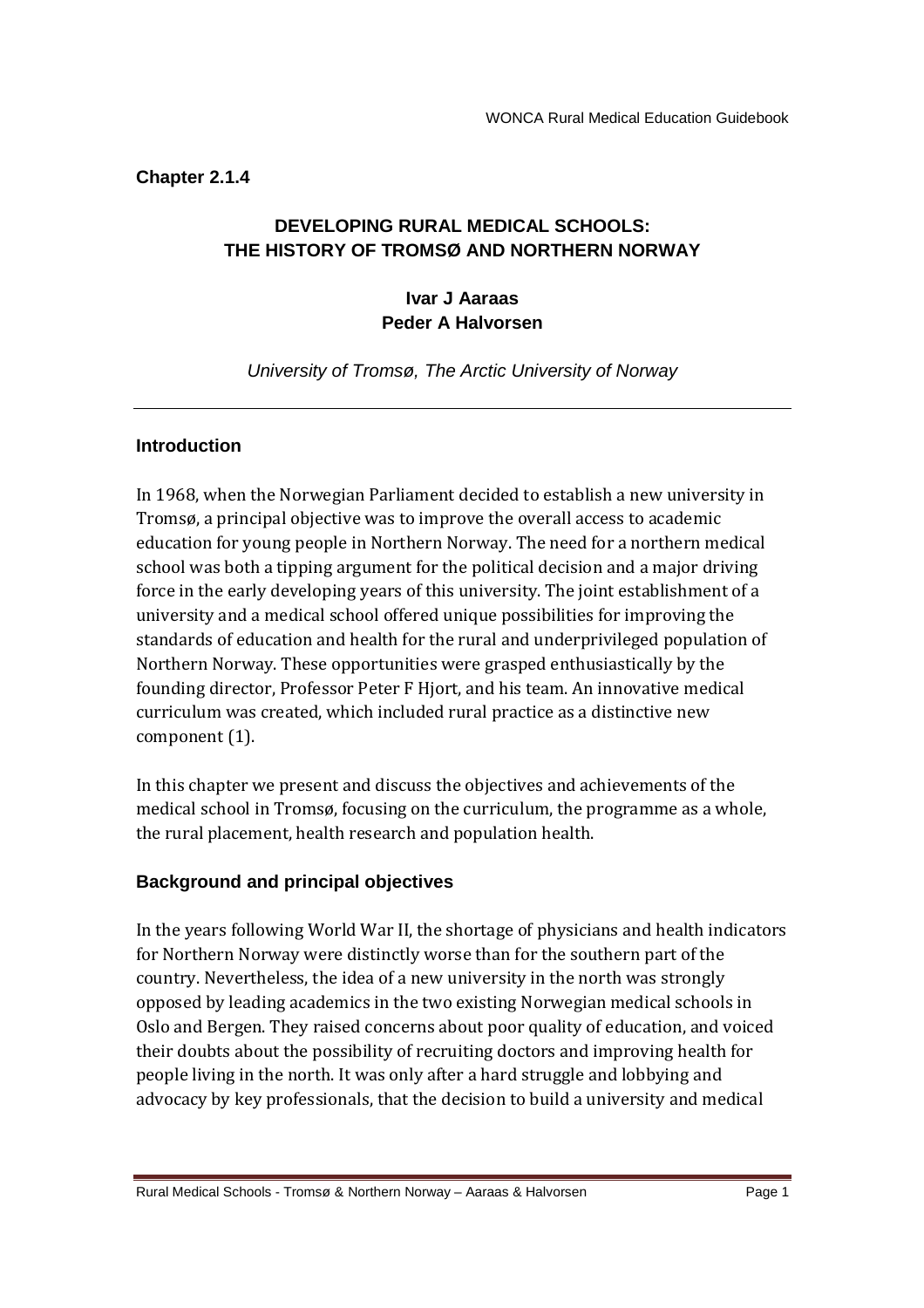school in Tromsø was made by the Parliament in 1968. The principal objectives of the new medical school were to secure education, recruitment and the retention of physicians in Northern Norway to raise the standards of medical care and health for local people to equitable national standards.

## **The evidence**

In 1968, experience with new models of medical education which also included rural components was practically non-existent. In 1963, however, a leading spokesman for medical education in Tromsø, Torstein Bertelsen, published a study indicating that education of doctors in the rural region where they were born and raised might be essential for recruiting them to work in that area (2). This original study provided a breakthrough in convincing many skeptics in Norway – but since the study was only published in Norwegian, it took time before the results were acknowledged internationally. Later Bertelsen's core findings have been recognised as the 'salmon effect': that students (salmons) return to the region (river) where they are born and bred.

The Tromsø programme was also inspired by other international experiences. Particularly influential were the innovations of the new Canadian medical school at McMaster University, established in 1965, a few years ahead of Tromsø. The McMaster programme included the Northwestern Ontario Medical Programme which was particularly oriented towards the needs of rural and remote regions in the province of Ontario. This successful programme both prioritised applications from students from rural Ontario and secured placement and formal training for the students in northern rural communities (3).

# **Curriculum**

Developed under the leadership of Peter F Hjort, Tromsø had an innovative curriculum which was clearly different from the traditional educational programmes of contemporary medical schools. Like McMaster, the Tromsø curriculum included distinctive new elements such as early contact with patients, organ-based integrated teaching, $1$  and co-operation with the health sector in Northern Norway.

Rural Medical Schools - Tromsø & Northern Norway – Aaraas & Halvorsen Page 2

 $\frac{1}{1}$ Biological, psychological and social aspects of organ diseases (e.g. myocardial infarction) are taught using an integrated approach, ideally with teachers from different specialist disciplines involved in the same learning session.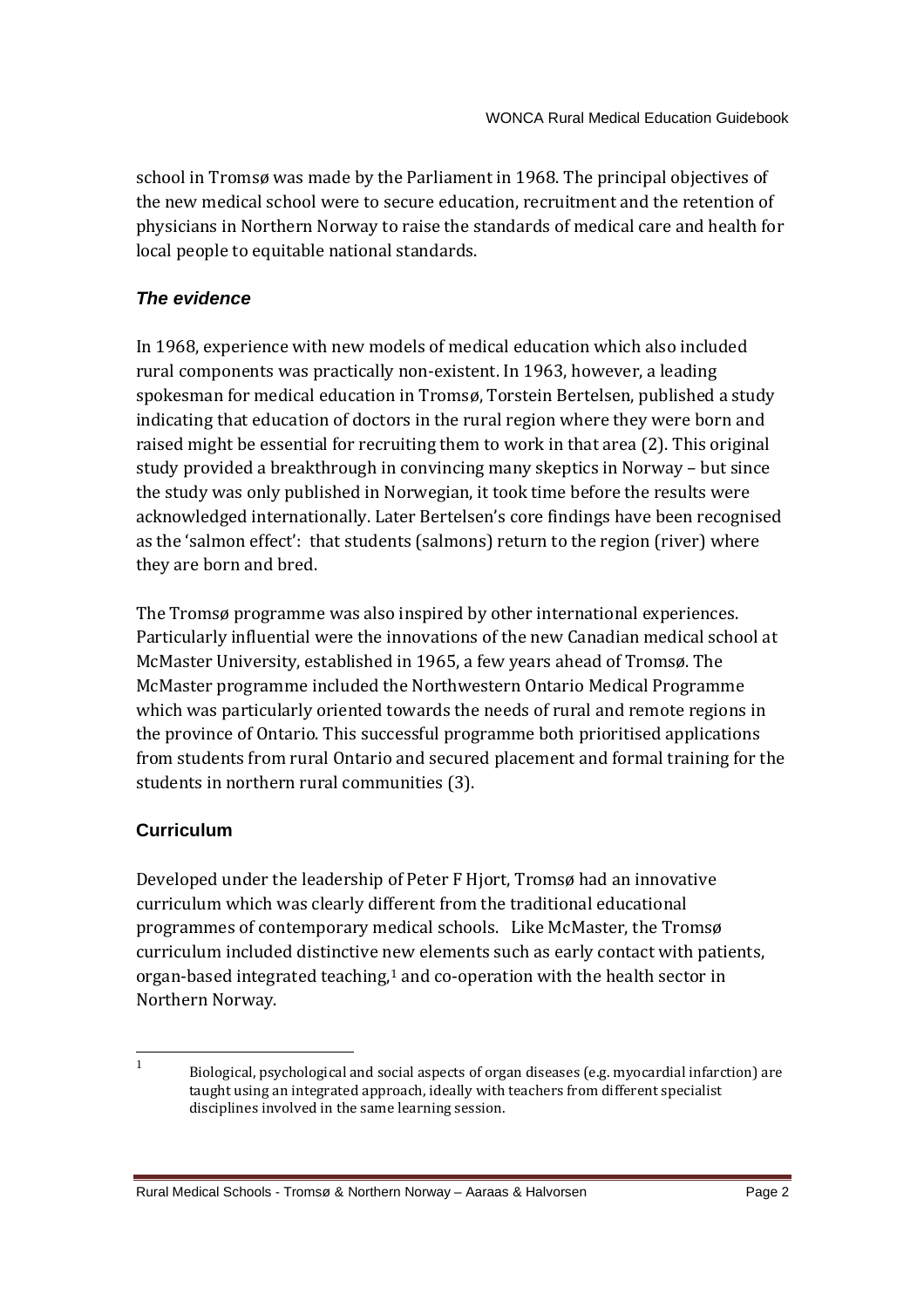At the time of the first class held in 1973, Tromsø was the lead among medical schools in Europe with respect to including rural practice as an essential part of the education.

## **Rural placement**

A radical step was the introduction of a tutorial period of almost one year, which involved placements in local hospitals and rural general practices all over the region – and which was compulsory for all students.

Prior to the first time implementation of placements in rural practice, the plan was thoroughly discussed and adjusted together with local physicians and allied health personnel. In addition, seminars with GP tutors and allied health personnel involved in the programme have been held regularly.

The rural practice placement period is eight weeks in the fifth year of a six-year programme. Single students are usually placed in practices, with only very occasionally there being a second in the same practice. During the adjoining 16 weeks in local district hospitals, they are placed together in groups.

## **Reviewing the programme**

The programme has been evaluated annually through questionnaire surveys. Responses have been collected from students and their GP-tutors.

A study summing up the first eight years of training periods in rural practice showed that teachers and students were essentially positive (4). Those who graduated in the latter section of the eight years played a more active and independent role than their predecessors. This may partly explain why young doctors graduating from Tromsø felt more confident in their practical skills than their colleagues educated at a southern university (5).

In 2006, an external expert panel considered rural- and community-based learning to be a particularly successful element of the Tromsø study. The panel advised that this kind of education should be consolidated and reinforced in a future revision of the curriculum.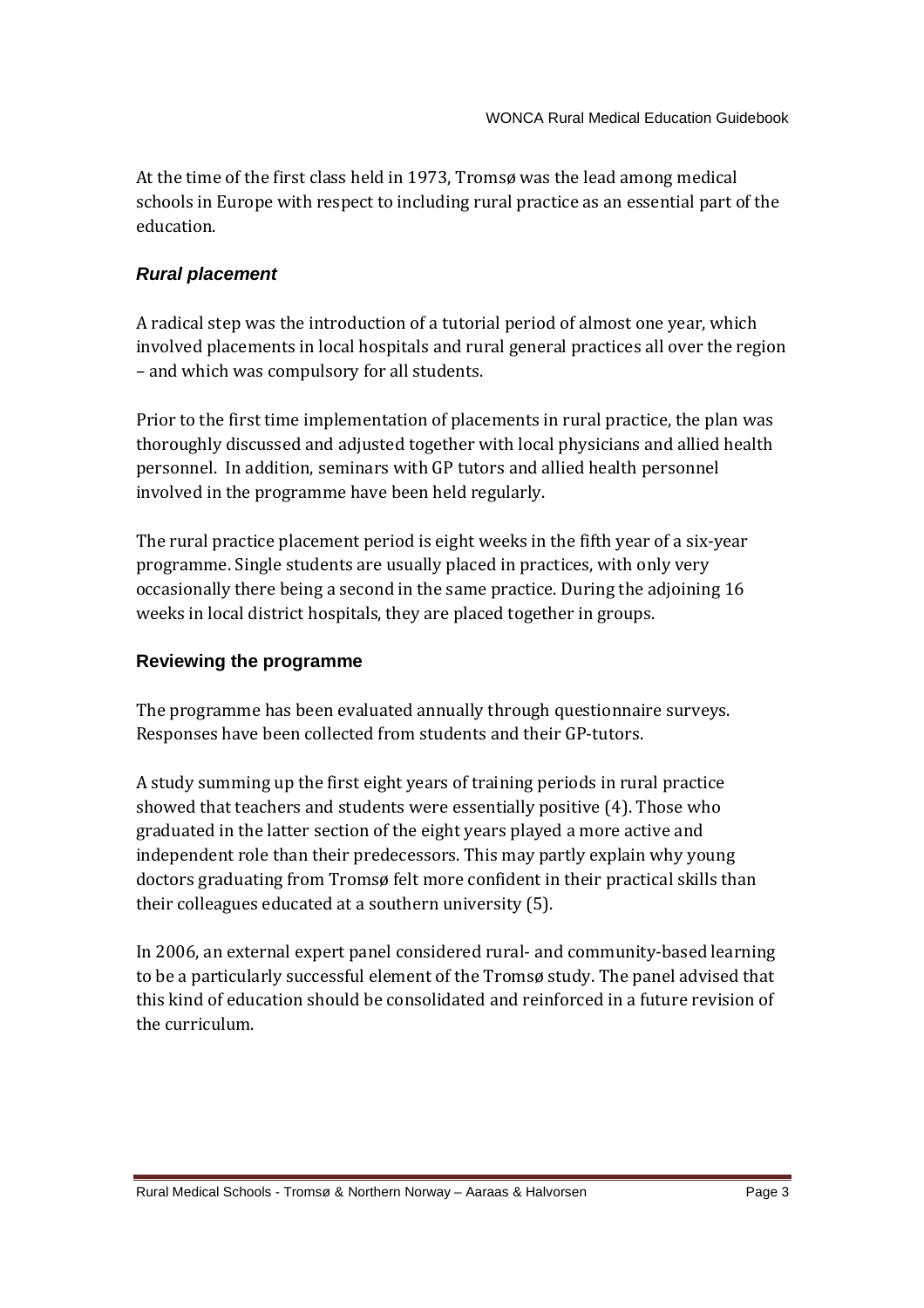An overall impression is that the students' learning process is facilitated by giving them trust and responsibility as junior colleagues under supervision. After a short introduction period, the presence of theoretically advanced fifth year students seems not to be an impediment for the running of practice, but rather helpful, as is also indicated in a later study from Australia (6).

## Rural placement: The "flagship" of Tromsø

The following comments from Tromsø students in rural practice during 2012 fairly represent evaluations from previous classes since 1979 – and illustrate why the rural placement is often called the "flagship" of medical education in Tromsø:

- • *"My tutor was fantastic. It is great to relate to one person who gradually comes to know you, how good you are."*
- *"Got to see many patients with different illnesses. Have removed lumps, and have been called upon when other doctors had something exciting."*
- *"Very rich learning to be the first to assess and conclude, and then getting guidance."*
- *"Part of the time was on call duties, which I found incredibly instructive. The placement in general practice has been the most educational period of the study."*

## **Recruitment and retention**

In accordance with the results from Bertelsen's study, it was decided that a proportion of the students should come from the local area and, in addition, a minor proportion should have a Sami (indigenous) background.2 During the first six years the proportion from the north was a modest 25%. In 1979 it had doubled, and since 1998 it has been 60%.

The results of three evaluative studies described below confirm Bertelsen's original hypothesis that students coming from, and educated in, an underserved region tend to be recruited and retained to medical work in the same region to a much higher degree than students from elsewhere.

<sup>-</sup><sup>2</sup> The Sami people with their own language and culture were originally living as northern nomads with their reindeer herds. Although the majority of Sami people today have jobs and homes like other Norwegians, still some families are maintaining the traditional nomadic way of life.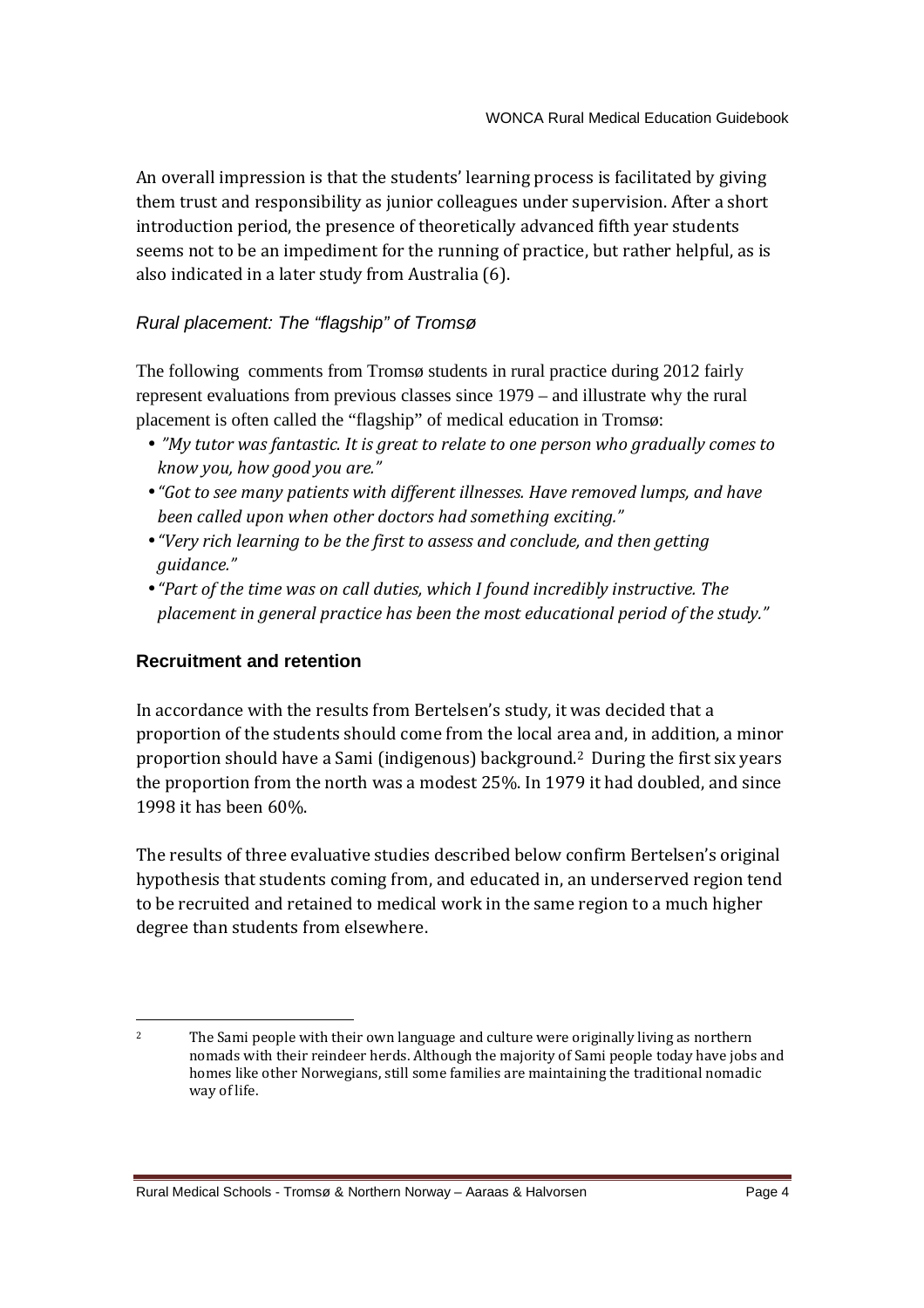## **Tracking the recruitment and retention of doctors**

The impact of medical education in Tromsø on the recruitment and retention of doctors to Northern Norway has been evaluated in three consecutive studies in which several cohorts of students who graduated from Tromsø between 1979 and 2001 were tracked (see Table 1). Using similar retrospective designs, matching data were obtained by collecting information from the doctors themselves, combined with registers kept in the Norwegian universities and in The Norwegian Medical Association (7, 8, 9).

In the first study, key information was collected through direct personal contact with the doctors, which resulted in a response rate of 100%. In the two subsequent studies, using postal questionnaires to the doctors' present addresses, the response rates varied between 84% and 92%. In the third study, similar questionnaires were sent to doctors educated both in Tromsø and in Oslo, the capital of Norway. The figures in Table 1 confirm the original hypothesis of Torstein Bertelsen of a 'salmon effect' in favour of Northern Norway.

| <b>Study</b>                                                          | <b>Main outcomes</b>                                                                                                                                                                                                                                                        |
|-----------------------------------------------------------------------|-----------------------------------------------------------------------------------------------------------------------------------------------------------------------------------------------------------------------------------------------------------------------------|
| 1988:<br>Based on five years<br>of graduates<br>$(1979-1983)(7)$      | - 72% of Tromsø graduated doctors from the north worked in<br>Northern Norway<br>- 39% of Tromsø graduated doctors worked as GPs<br>- 36% of Tromsø graduated doctors from the south worked in<br>Northern Norway                                                           |
| 1993:<br>Based on eleven years<br>of graduates<br>$(1979-1988)$ $(8)$ | -82% of Tromsø graduated doctors from the north worked in<br>Northern Norway<br>- 38% of Tromsø graduated doctors worked as GPs<br>-37% of Tromsø graduated doctors from the south worked in<br>Northern Norway                                                             |
| 2004:<br>Based on five years<br>of graduates<br>$(1996 - 2001)(9)$    | - 75% of Tromsø graduated doctors from the north worked in<br>Northern Norway<br>-35% of Tromsø graduated doctors worked as GPs<br>-19% of Tromsø graduated doctors from the south worked in<br>Northern Norway<br>- 7% of Oslo graduated doctors worked in Northern Norway |

# **Table 1: Tromsø medical school 1979 -2001: Northern physician workforce achievements**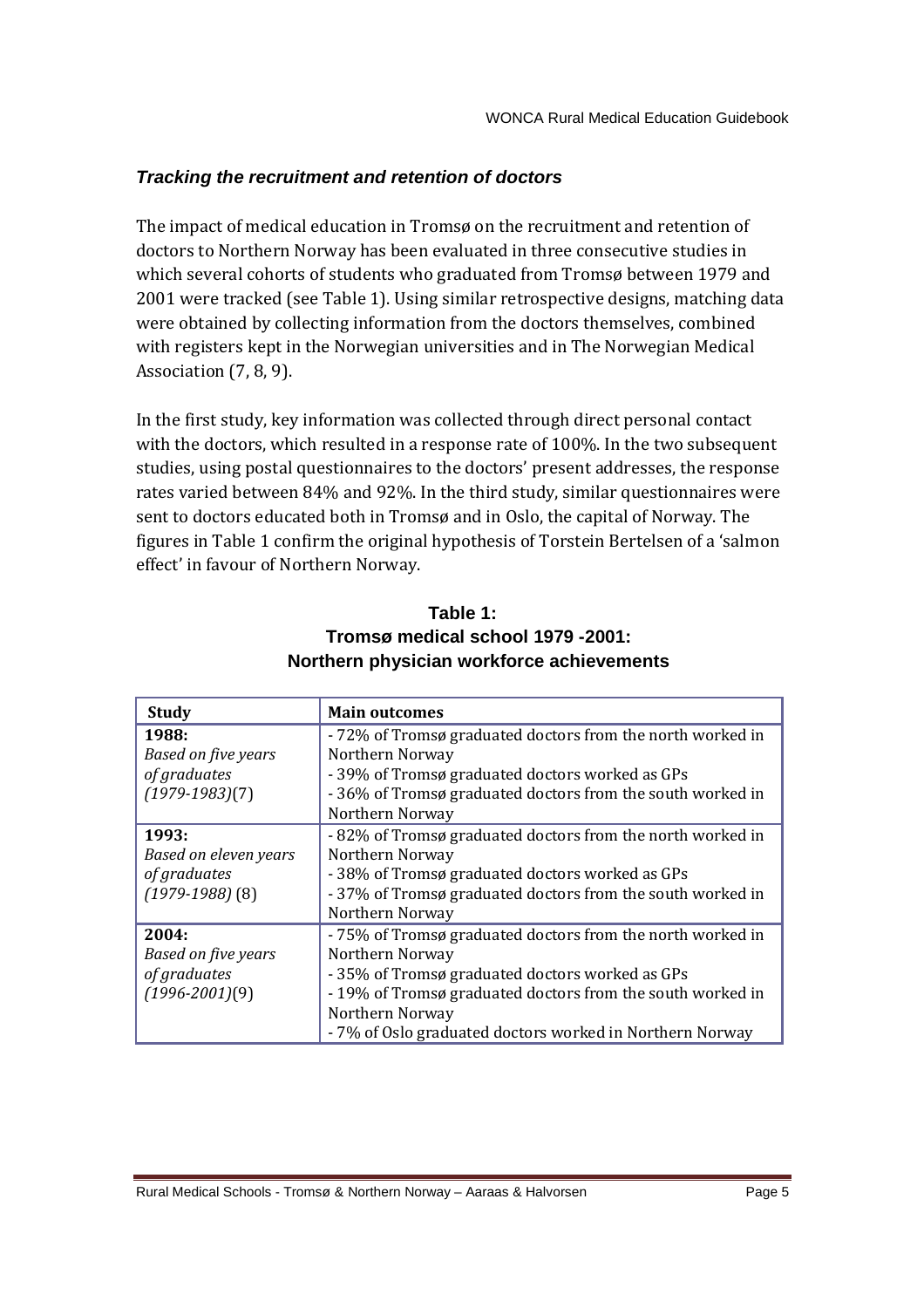We have recently obtained updated lists from the Research Institute of the Norwegian Medical Association for the ten classes of Tromsø doctors who graduated from 2002 to 2011. Although not adjusted for the doctors' place of origin, the figures show that of the 696 doctors who graduated in that period from Tromsø, 405 (58,2 %) were currently working in Northern Norway, and 30,4 % of the 405 were in rural and general practices. This confirms previous findings (7-9), that the majority of doctors graduating in Tromsø are retained in Northern Norway, although this was regardless of the place they grew up.

## **Health research**

Associated with the establishment of the medical school, population-based health studies were planned to provide research material for the new academy. These were designed as repeated cross-sectional questionnaire surveys, including prospective follow-up studies of selected population cohorts.

The first *Tromsø study* in 1974 mainly focused on cardiovascular diseases, the major cause of life-threatening illness and death at the time. Following on from this initial study, the population of Tromsø city and selected populations of Finnmark and Nordland counties have been monitored in several studies. Later studies gradually included new health aspects (nutrition, medication, alcohol, cancer, osteoporosis etc.). Over the years, data from these studies have led to a series of scientific papers, PhD degrees and reports (10).

This scientific activity has impacted on recruitment and retention of health personnel in the area in two ways: by attracting competent personnel to fill academic positions at the university and by fostering a favourable milieu for education and guidance of young doctors and health professionals to future clinical as well as scientific work in Northern Norway.

Over the years more health professional education programmes have been added, among them psychology, physiotherapy, occupational therapy, nursing, bioengineering, radiography, and odontology. In addition a range of other initiatives have also been established in Tromsø - namely a nationwide epidemiological programme for female cancer research, and a number of national research and network centres, among them one for rural medicine (11).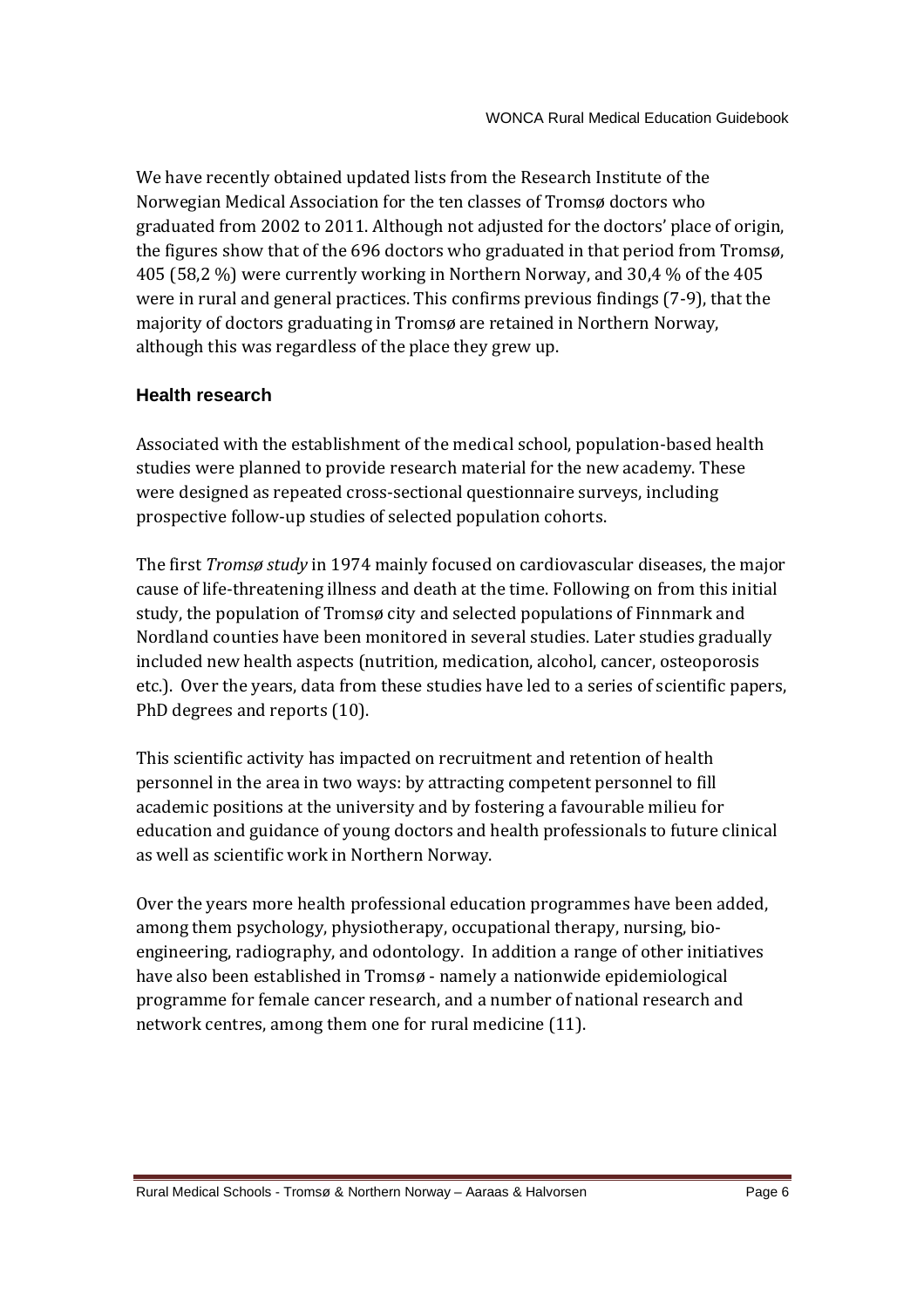#### **Health improvement**

At the outset, an important objective for the medical school in Tromsø was to improve health for people in Northern Norway. Since 1974, the recurring population health studies have been popular. Positive media attention and community engagement have led to a sustained high degree of participation.

The sixth and most recent *Tromsø study* was conducted in 2008. The positive connections between the university and people may have contributed positively to a healthier lifestyle and the gradual improvement of public health indicators observed for Northern Norway. Based on historical data from the National Bureau of Statistics we have been able to provide an overall comparison of mortality rates for Northern Norway and the whole country, and to identify how these have changed from 1973 to 2007 (Table 2). While the clear finding is that the general health of the population of Northern Norway has improved in this period and that the gap is narrowing, the figures remain systematically below those for the whole country. This indicates the need for continuous concerted efforts to promote health and health care for all people in the north.

#### **Table 2:**

# **Age standardised mortality rates for all causes and a focus on cardiac ischemic diseases for Northern Norway compared with the whole country: 1973 - 2007** (12) **(deaths per 100 000 inhabitants)**

|                 | <b>Total mortality rates</b> |       |       | Cardiac ischemic<br>mortality rates |       |       |
|-----------------|------------------------------|-------|-------|-------------------------------------|-------|-------|
|                 | 1973-                        | 1988- | 2003- | 1973-                               | 1988- | 2003- |
|                 | 1977                         | 1992  | 2007  | 1977                                | 1992  | 2007  |
| Northern Norway | 1188                         | 1089  | 769   | 374                                 | 333   | 140   |
| Norway          | 1115                         | 1004  | 720   | 328                                 | 274   | 118   |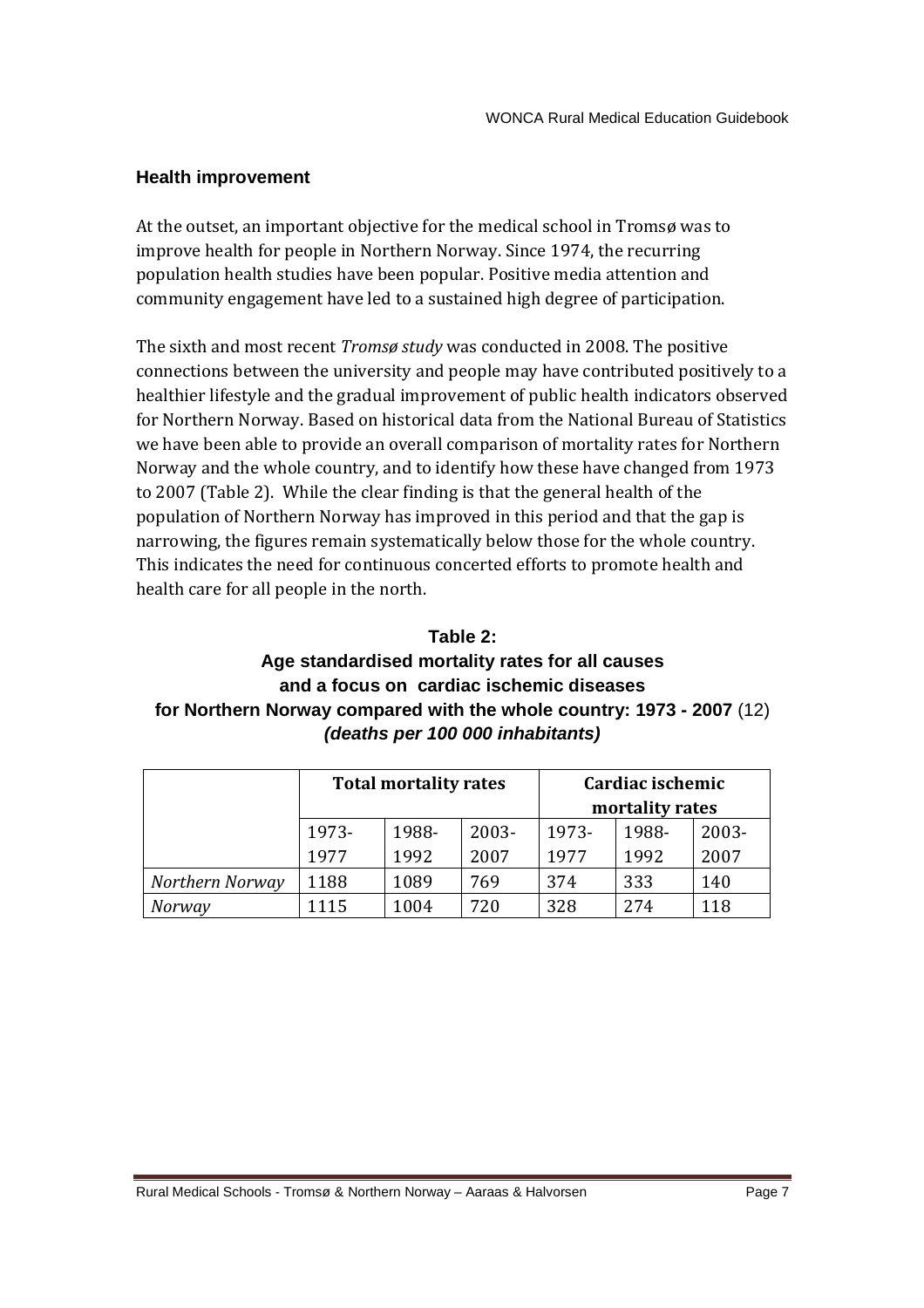## **Applicability**

The success with rural placement in Tromsø has been recognised and adopted by the southern and more urban Norwegian universities. While their placement periods are shorter than Tromsø's, they are popular and sustainable. This was recently demonstrated in one university, where vociferous students protests effectively stopped an attempt by the faculty leaders to discontinue the practice placement.

The historical experiences of Tromsø have also inspired universities and medical schools all over the world to develop new and more radical programmes for rural medical education. Today, the successes with these programmes are returning as an inspiration for us in Tromsø, where our curriculum is in a process of revision and renewal.

## **Practice pearls**

- The history of the medical school in Tromsø demonstrates that rural medical education contributes substantially to improve health care for people in an underserved area.
- Tromsø students, their GP tutors and external experts commonly agree that the rural placement period is particularly useful, and should be consolidated and reinforced in the future.
- We recommend a combination of rural medical education and health studies involving inhabitants of the region. This has emerged as a formula for success in Tromsø.
- We warn against listening to voices with hidden agendas and disapproving arguments to play down rural medical education. (In the 1960s voices inside the academic establishment disapproved of the idea of a new medical school in Tromsø.) Today, there is ample evidence from Tromsø and from around the world in support of the usefulness of rural-oriented and communityengaged medical education.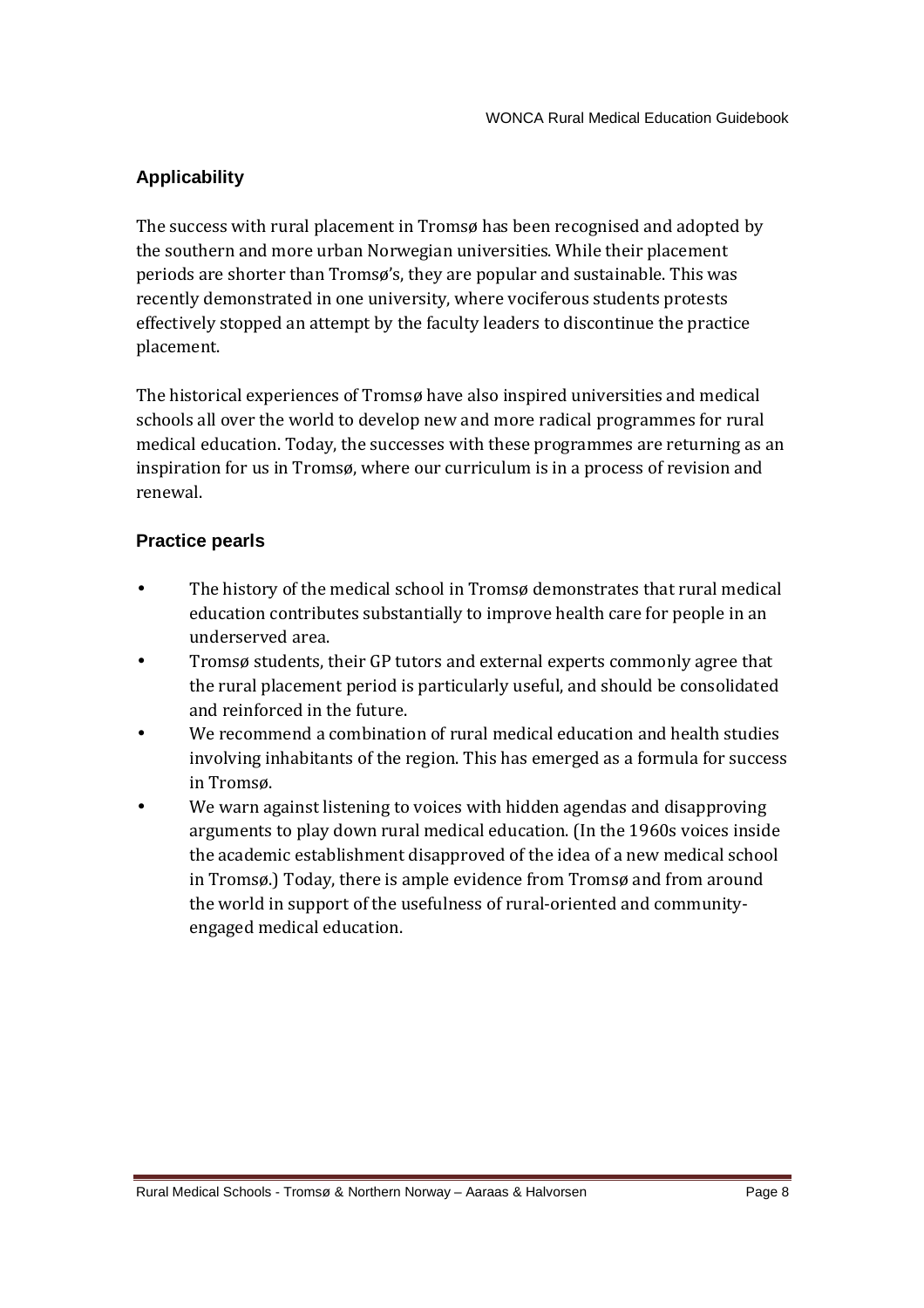## **Conclusion**

Since its establishment in 1968, the university and medical school in Tromsø has fulfilled its principal objectives:

- It has contributed substantially to the recruitment and retention of doctors, and has provided better access to medical care for rural and previously disadvantaged northern populations of Norway.
- The health of people in Northern Norway has improved. Better access to education and raised standard of living may be seen as important explanatory factors for this. However, in this larger picture, it is reasonable to suggest that education of academic personnel, not least doctors, at the University of Tromsø has played a positive role, and will continue to do so in the future.

## **References**

- 1. Medisinsk studieplan Universitetet i Tromsø [Medical curriculum University of Tromsø] Universitetsforlaget Tromsø-Oslo-Bergen 1971. *(In Norwegian)*
- 2. Bertelsen TI. Hvor kommer legene fra og hvor blir de av? [Where do the doctors come from and where do they go?]. *Journal of Norwegian Medical Association* 1963; 83: 861-70. *(In Norwegian)*
- 3. Mulloy J. The rural physician and medical education. In: Tesson G, Hudson G, Strasser R, Hunt D (eds.) *The making of the Northern Ontario School of Medicine. A case study in the history of medical education*. Montreal: McGill-Queen's University Press; 2009.
- 4. Fønnebø Knutsen S, Johnsen R, Forsdahl A. Practical training of medical students in community medicine. Eight years' experience from the University of Tromsø. *Scand J Prim Health Care* 1986; 4: 109-14.
- 5. Kaisen A, Kjetså GA, Lie RK, Hjetland R, Haaland PT, Møller P, Oulie HE, Tveit T, Mæland JG. Interns' evaluation of their preparation for general practice: A comparison between the University of Tromsø and the University of Bergen. *Med Educ* 1984; 18: 349-54.
- 6. Sen Gupta TK, Murray RB, McDonell A, Murphy B, Underhill AD. Rural internships for final year students: Clinical experience, education and workforce. *Rural and Remote Health* 2008; 8(1): 1-10.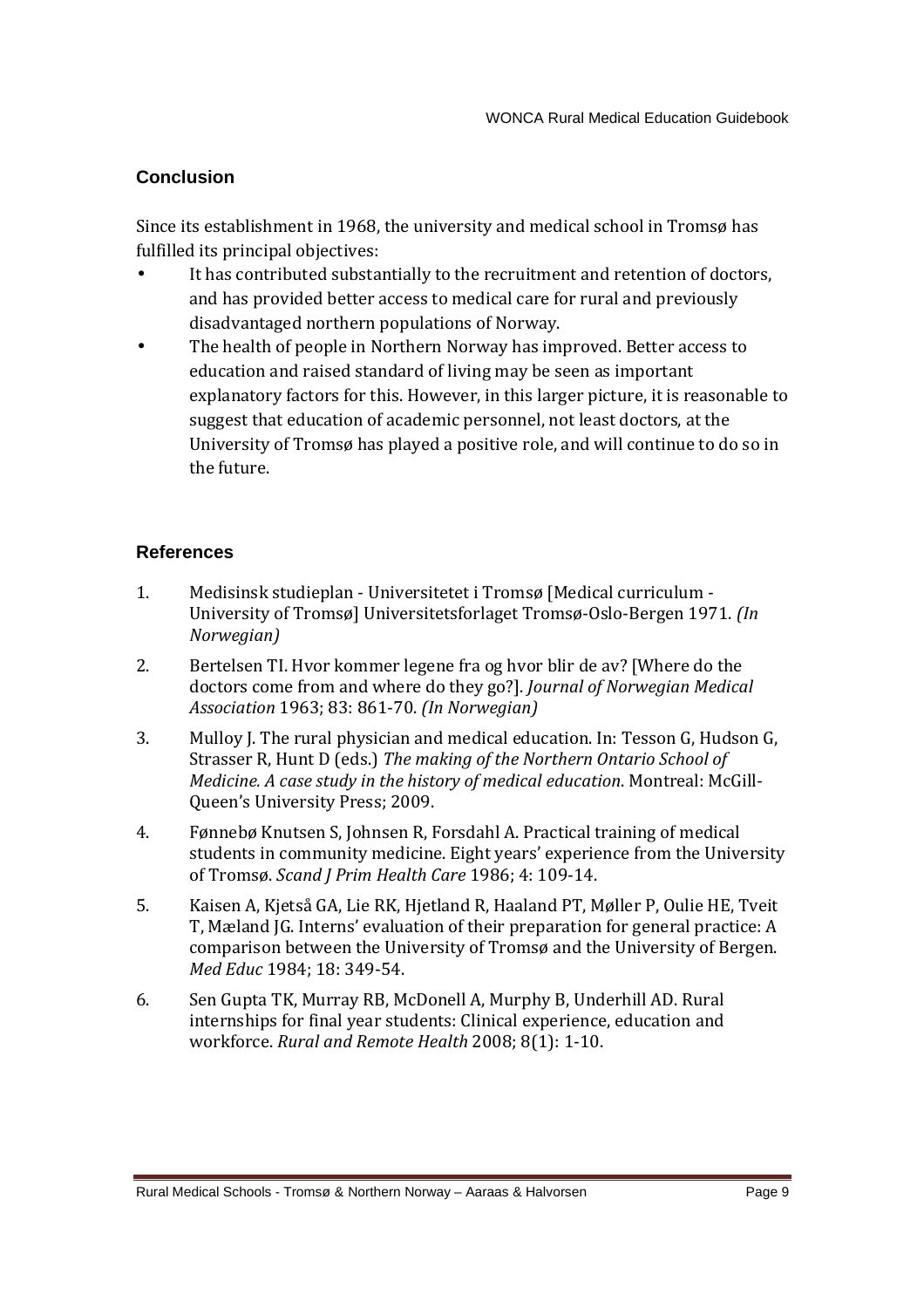- 7. Forsdahl A, Grundnes O, Eliassen H, Gamnes J, Hagland R, Ytrehus I. Hvor blir Tromsølegene av? [Where have Tromsø-trained physicians gone?] *Journal of Norwegian Medical Association* 1988; 108: 1225-30. *(English summary)*
- 8. Tollan A, Magnus JH. Rural doctor recruitment: Does medical education in rural districts recruit doctors to rural areas? *Med Educ* 1993 May; 27(3):250- 3.
- 9. Alexandersen Ø, Jørgensen E, Østerås J, Hasvold T. Medisinerutdanningen i Tromsø – sikrer den legerekrutteringen til Nord-Norge? [Medical education in Tromsø: Important to the northern parts of Norway?] *Journal of Norwegian Medical Association* 2004; 124: 2107-9. *(English summary)*
- 10. Jacobsen BK, Eggen AE, Mathiesen EB, Wilsgaard T, Njølstad I. Cohort profile: The Tromsø Study. *Int J Epidemiol* 2012; 41: 961-7.
- 11. Aaraas IJ, Swensen E. National Centre of Rural Medicine in Norway: A bridge from rural practice to the academy. *Rural and Remote Health* 8 2008: 948.
- 12. Statistics Norway: *Special report to National Centre of Rural Medicine,* University of Tromsø; 2009.